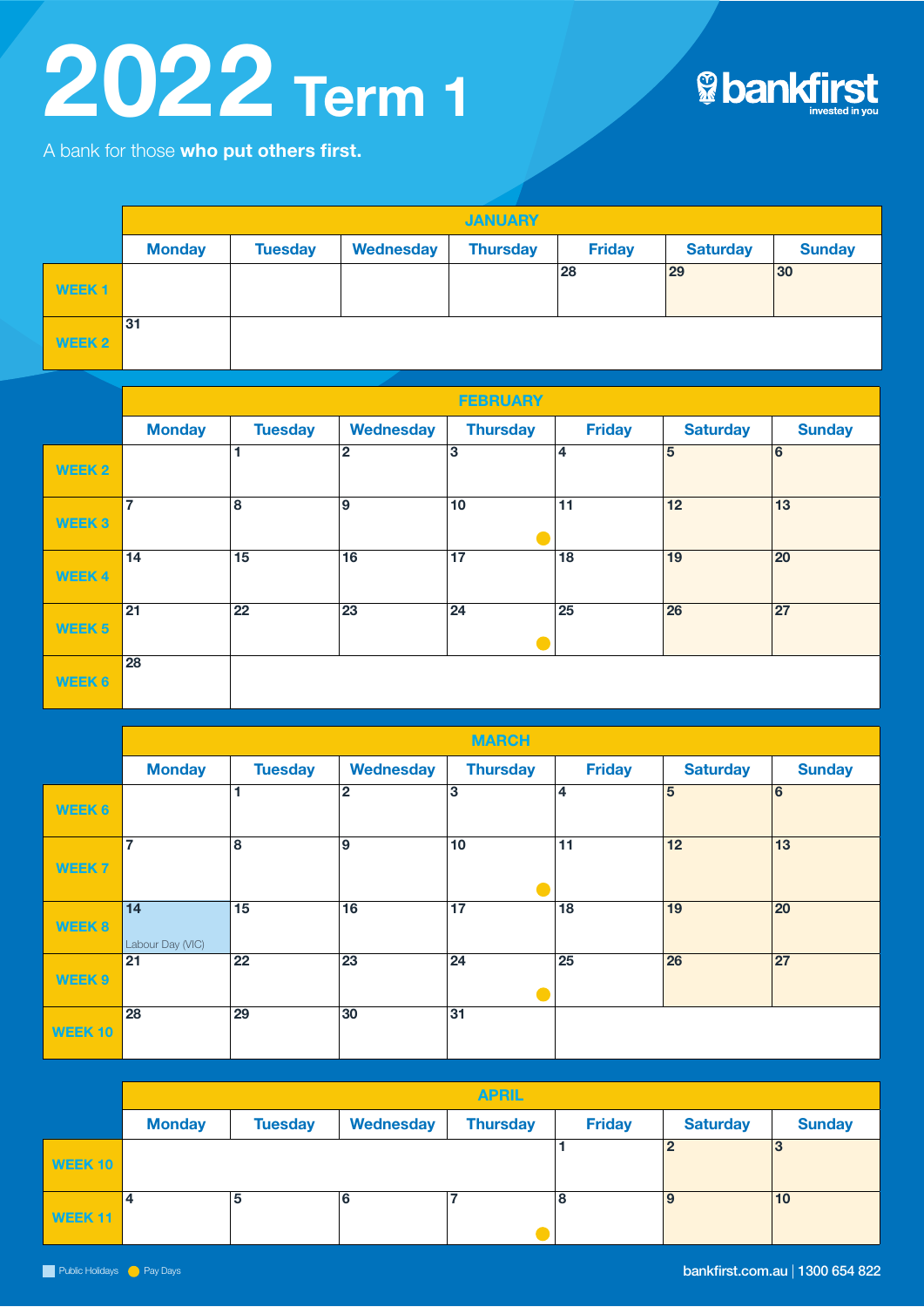## 2022 Term 2



A bank for those who put others first.

|                   | <b>APRIL</b>     |                |                         |                 |                 |                 |                 |  |  |
|-------------------|------------------|----------------|-------------------------|-----------------|-----------------|-----------------|-----------------|--|--|
|                   | <b>Monday</b>    | <b>Tuesday</b> | <b>Wednesday</b>        | <b>Thursday</b> | <b>Friday</b>   | <b>Saturday</b> | <b>Sunday</b>   |  |  |
|                   | 25               | 26             | 27                      | 28              | 29              | 30              | 1               |  |  |
| <b>WEEK1</b>      | <b>ANZAC DAY</b> |                |                         |                 |                 |                 |                 |  |  |
|                   |                  |                |                         |                 |                 |                 |                 |  |  |
|                   |                  |                |                         | <b>MAY</b>      |                 |                 |                 |  |  |
|                   | <b>Monday</b>    | <b>Tuesday</b> | <b>Wednesday</b>        | <b>Thursday</b> | <b>Friday</b>   | <b>Saturday</b> | <b>Sunday</b>   |  |  |
|                   | $\overline{2}$   | $\overline{3}$ | $\overline{\mathbf{4}}$ | $\overline{5}$  | $\overline{6}$  | $\overline{7}$  | $\overline{8}$  |  |  |
| <b>WEEK 2</b>     |                  |                |                         |                 |                 |                 |                 |  |  |
|                   | $\overline{9}$   | 10             | $\overline{11}$         | $\overline{12}$ | $\overline{13}$ | $\overline{14}$ | $\overline{15}$ |  |  |
| WEEK <sub>3</sub> |                  |                |                         |                 |                 |                 |                 |  |  |
|                   | 16               | 17             | $\overline{18}$         | 19              | 20              | $\overline{21}$ | 22              |  |  |
| <b>WEEK4</b>      |                  |                |                         |                 |                 |                 |                 |  |  |
|                   | 23               | 24             | 25                      | 26              | 27              | 28              | 29              |  |  |
| <b>WEEK 5</b>     |                  |                |                         |                 |                 |                 |                 |  |  |
|                   | 30               | 31             |                         |                 |                 |                 |                 |  |  |
| <b>WEEK 6</b>     |                  |                |                         |                 |                 |                 |                 |  |  |
|                   |                  |                |                         |                 |                 |                 |                 |  |  |

|                   | <b>JUNE</b>         |                |                  |                 |               |                 |               |  |  |
|-------------------|---------------------|----------------|------------------|-----------------|---------------|-----------------|---------------|--|--|
|                   | <b>Monday</b>       | <b>Tuesday</b> | <b>Wednesday</b> | <b>Thursday</b> | <b>Friday</b> | <b>Saturday</b> | <b>Sunday</b> |  |  |
| WEEK 6            |                     |                |                  | $\overline{2}$  | 13            | $\overline{4}$  | 5             |  |  |
|                   |                     |                |                  |                 |               |                 |               |  |  |
| WEEK <sub>7</sub> | 6                   | $\overline{7}$ | 8                | 9               | 10            | 11              | 12            |  |  |
|                   |                     |                |                  |                 |               |                 |               |  |  |
|                   | 13                  | 14             | 15               | 16              | 17            | 18              | 19            |  |  |
| <b>WEEK 8</b>     | Queen's<br>Birthday |                |                  |                 |               |                 |               |  |  |
|                   | 20                  | 21             | 22               | 23              | 24            | 25              | 26            |  |  |
| WEEK 9            |                     |                |                  |                 |               |                 |               |  |  |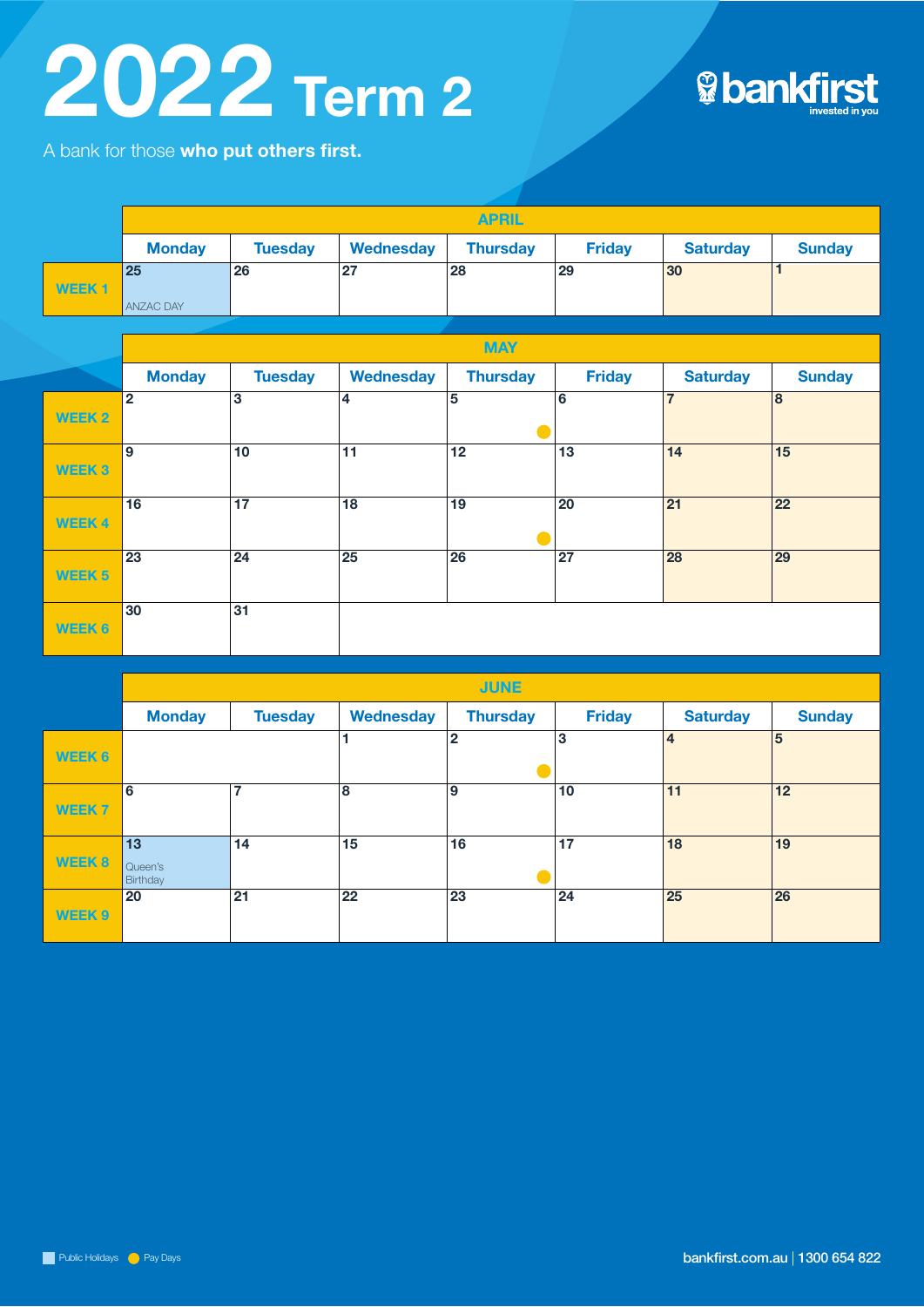## 2022 Term 3



A bank for those who put others first.

|              | <b>JULY</b>   |                |           |                 |               |                 |               |  |  |
|--------------|---------------|----------------|-----------|-----------------|---------------|-----------------|---------------|--|--|
|              | <b>Monday</b> | <b>Tuesday</b> | Wednesday | <b>Thursday</b> | <b>Friday</b> | <b>Saturday</b> | <b>Sunday</b> |  |  |
| <b>WEEK1</b> | 11            | 12             | 13        | 14              | 15            | 16              | 17            |  |  |
| WEEK 2       | 18            | 19             | 20        | 21              | 22            | 23              | 24            |  |  |
| <b>WEEK3</b> | 25            | 26             | 27        | 28              | 29            | 30              | 31            |  |  |

|               | <b>AUGUST</b> |                 |                  |                 |                 |                 |                 |  |  |
|---------------|---------------|-----------------|------------------|-----------------|-----------------|-----------------|-----------------|--|--|
|               | <b>Monday</b> | <b>Tuesday</b>  | <b>Wednesday</b> | <b>Thursday</b> | <b>Friday</b>   | <b>Saturday</b> | <b>Sunday</b>   |  |  |
| <b>WEEK4</b>  | 1             | $\mathbf{2}$    | 3                | 4               | $5\overline{5}$ | 6               | 7               |  |  |
| <b>WEEK 5</b> | 8             | 9               | 10               | 11              | 12              | 13              | 14              |  |  |
| <b>WEEK 6</b> | 15            | 16              | 17               | 18              | 19              | 20              | $\overline{21}$ |  |  |
| <b>WEEK7</b>  | 22            | $\overline{23}$ | $\overline{24}$  | $\overline{25}$ | 26              | 27              | 28              |  |  |
| <b>WEEK 8</b> | 29            | 30              | 31               |                 |                 |                 |                 |  |  |

|                | <b>SEPTEMBER</b> |                |                  |                 |               |                 |                |  |  |
|----------------|------------------|----------------|------------------|-----------------|---------------|-----------------|----------------|--|--|
|                | <b>Monday</b>    | <b>Tuesday</b> | <b>Wednesday</b> | <b>Thursday</b> | <b>Friday</b> | <b>Saturday</b> | <b>Sunday</b>  |  |  |
| WEEK 8         |                  |                |                  |                 | 2             | 3               | $\overline{4}$ |  |  |
| WEEK 9         | 5                | 6              | ۰,               | 8               | و             | 10              | 11             |  |  |
| <b>WEEK 10</b> | 12               | 13             | 14               | 15              | 16            | 17              | 18             |  |  |